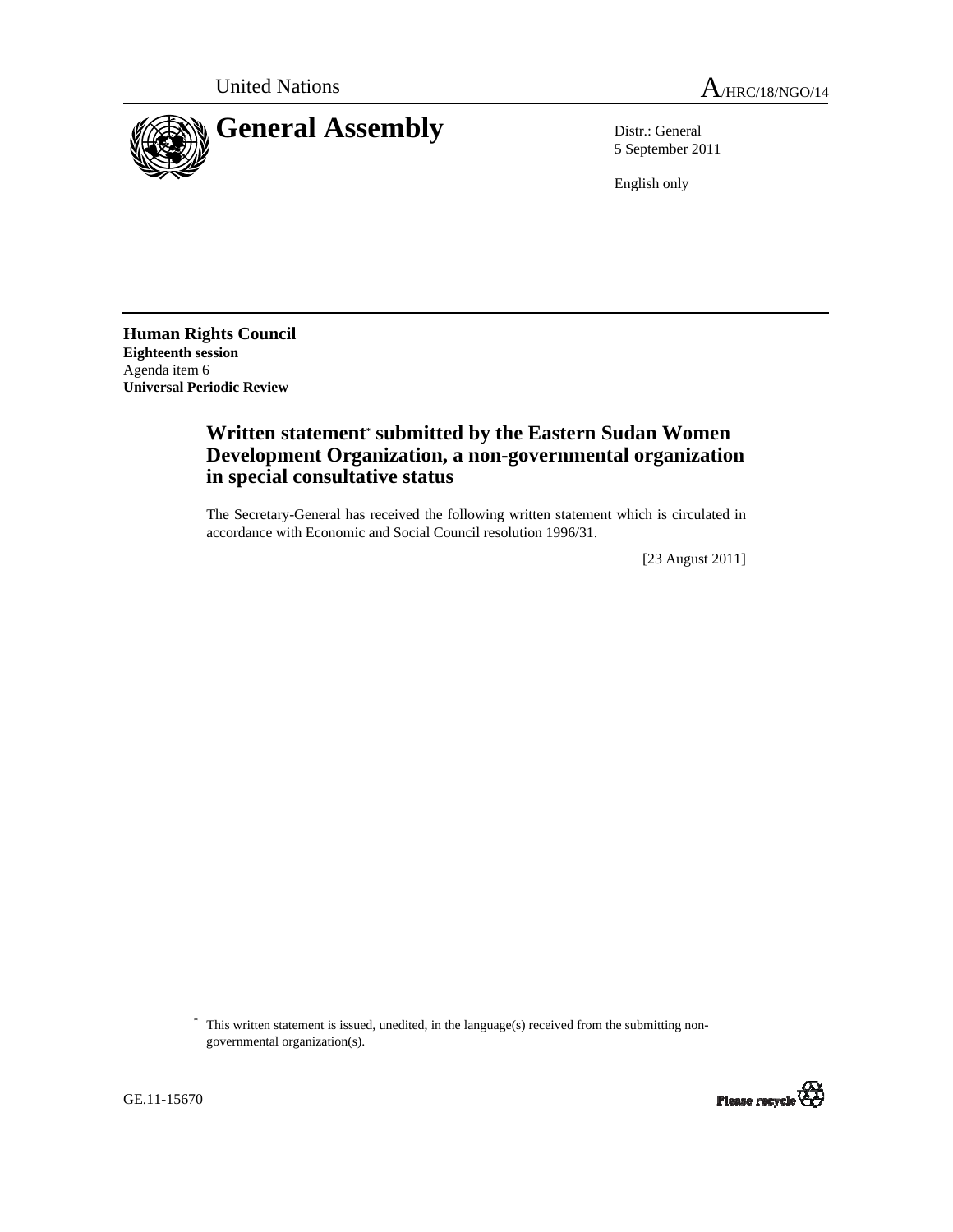## **The role of national organizations in promoting the situation of human rights in Sudan**

The civil society organizations CSOs played great and distinguished roles in the field of human rights in Sudan. They contributed effectively in filling the poles of knowledge and delivering the information to the Sudanese citizen and enlightening the people with the importance of the positive role played by the civil society via the basic organizations there of, in order to promote the situations of human rights in Sudan as well as providing the advice to the official specialized bodies concerned with the situations of human rights in Sudan. These organizations adopted a scientific and specific method for fact –finding and collecting data as well as talking to the stakeholders.

The Sudanese organizations participated in the most national issues that benefits the situations of human rights, so the participation in general elections conducted in April, 2010 was an important action in the history of Sudanese people which considered as the first elections observed internationally and locally for the past 25 years. These elections represented a chance for democratic transformation and establishment of principles of transferring power peacefully and rejecting political violence.

There was an important role played by civil society organizations CSOs in enlightenment about South Sudan Referendum and self-determination for Southern people, the referendum of Abey area and popular consultation in South Kordufan and Blue Nile.

The Sudanese women organizations had a leading role in convincing the competent institutions of the state to bring women their rights in the National Assembly and in the legislative councils at the states level which reached 25% as well as the vast participation in the executive bodies and judiciary. Despite all these developments gained, we call upon the organizations concerning women, to intensify the programmes and activities, particularly in the remote areas because women in most of the Sudanese rural areas are suffering from shortage of some basic rights such as the right of primary health care and safe motherhood as well as the inaccessibility to health service. These organizations strive to expand women participation and contribution in the society greatly after their success in roles that confined to men only in the past and also motivate women to participate in decision- making by increasing the representation of women in the Parliament and increase their participation in civil society organizations CSOs and build their capacities.

In respect of the youth, the role of organizations is addressing the graduates' issues and to find programmes and projects to assimilate a great number of them to contribute to enhancing development in the country and train and qualify them according to their abilities and specializations.

Drawing attention to child and health is considered as one of the most important priorities of these organizations business. Also, raise of awareness, health education and disseminating of the culture (prevention is better than cure), as preserving health are among the most important factor of development and production. The SCOs are working in collaboration with the state's institutions.

In Darfur, national organizations provided big assistances, particularly to Darfur people in the camps, such as food, clothes and shelters as well as free health care in cooperation and coordination with some UN organizations in Sudan which played important roles in enhancing peace and providing humanitarian services in different states of Sudan.

Sudanese Red Crescent Society SRCS is one of these organizations working in all states of Sudan, working well and providing humanitarian assistances to the affected people in South